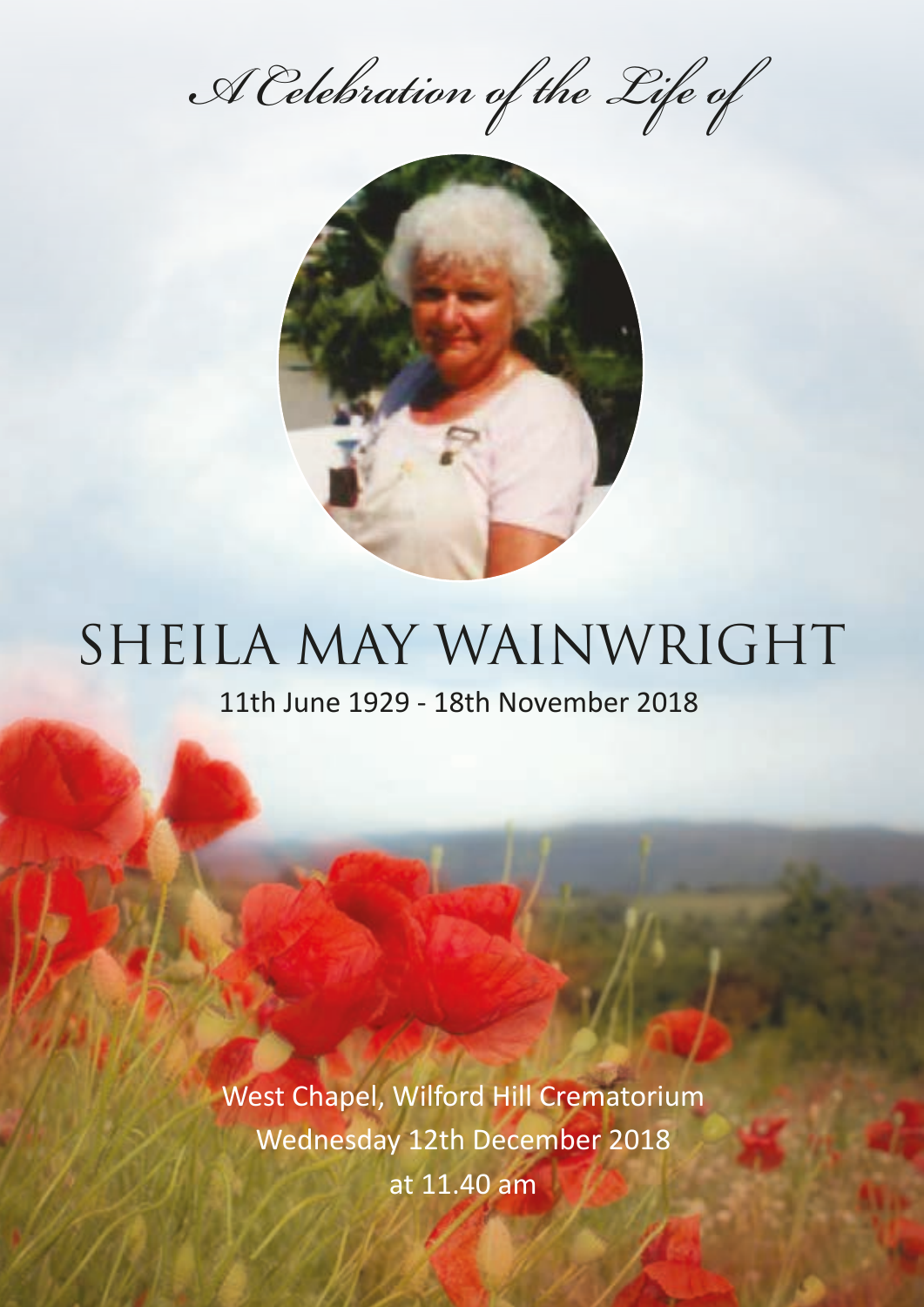

*Order of Service*

Conducted by Tim Hartell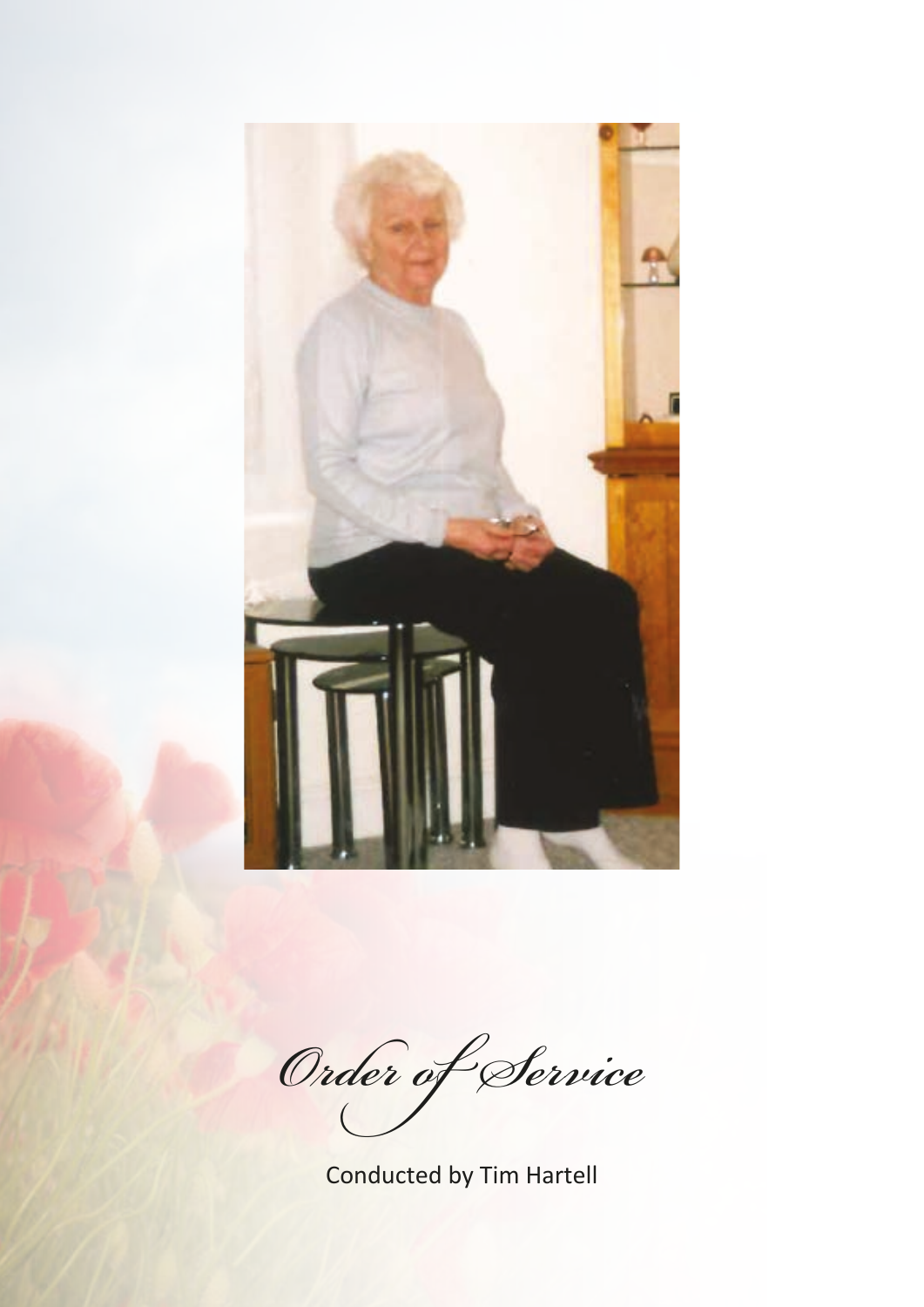ENTRANCE MUSIC Unforgettable by Nat King Cole

#### WELCOME

POEM read by Jenny

THOUGHTS AND MEMORIES from Eric, Sheila's son-in-law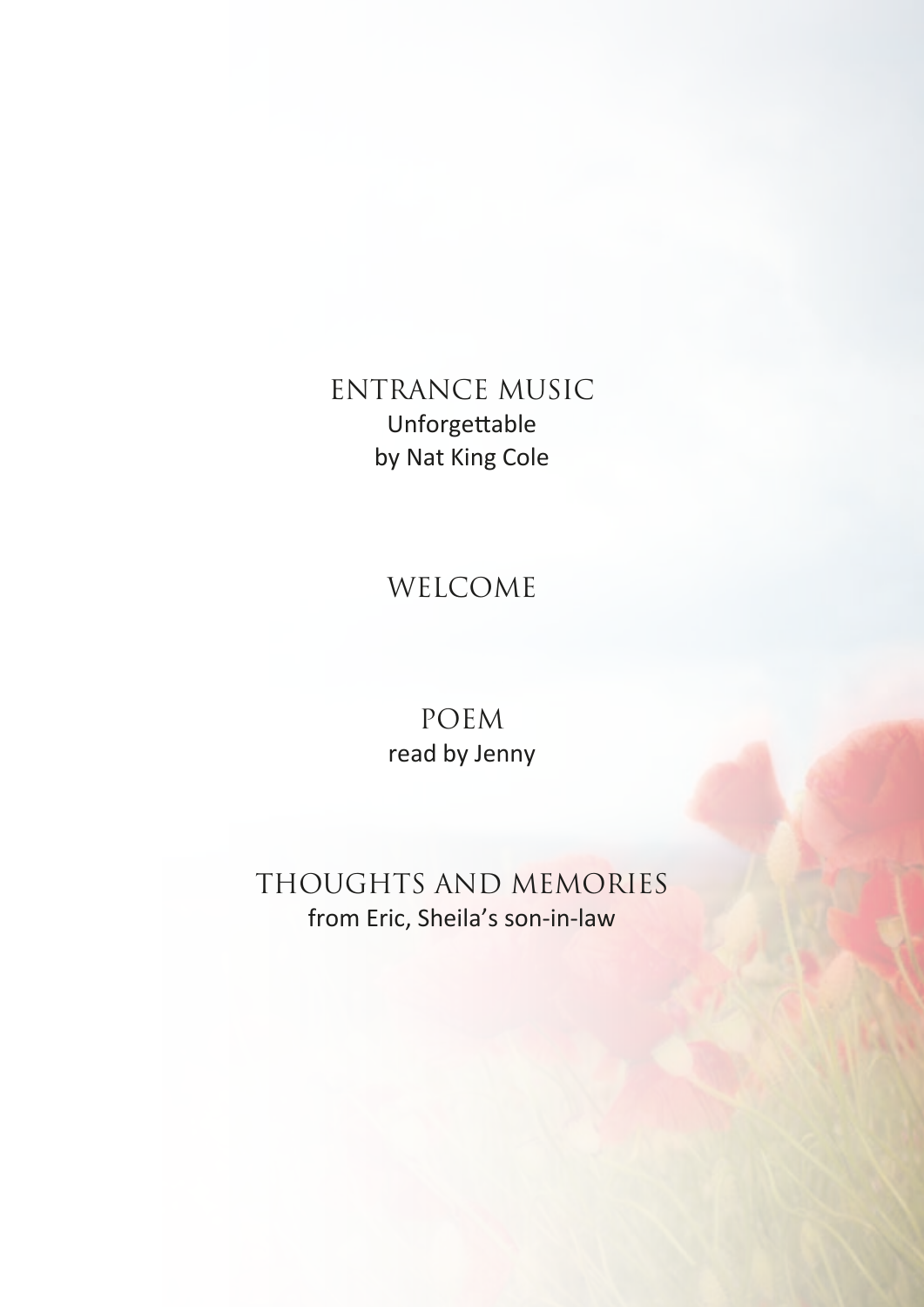#### POEM Memories Keep You Close

Memories of your smiling face Are with me every day, I treasure them with all my heart Since you have gone away.

The empty space you've left behind No-one can ever fill, For it belongs to only you, And it always will.

The sweet sound of your laughter I hear once in a while, It echoes in my head And brings a little smile.

For since you have been taken To pleasant pastures new, My heart clings to each memory That I hold, of love, for you.

Your sparkling eyes, your kindness, Your special little ways, Are thoughts so poignant I recall To help the longest days.

#### **EULOGY**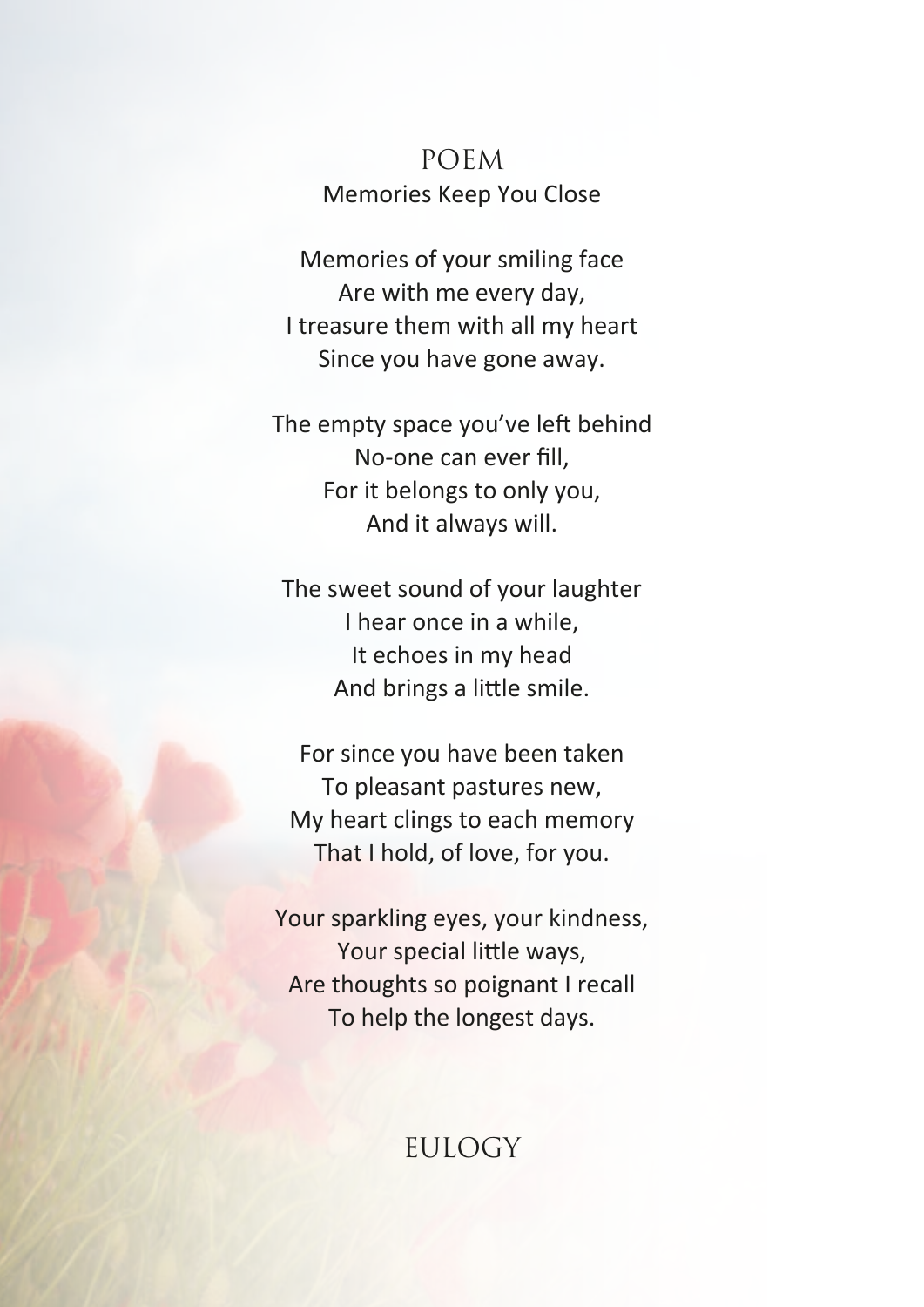#### REFLECTION MUSIC Moonlight Serenade by The Glenn Miller Band

#### POEM Dear Friends I Go

Dear friends I go but do not weep, I have lived my life so full and deep. Throughout my life I gave my best, I earned my keep, I earned my rest.

I never tried to be great or grand, I tried to be a helping hand. If I helped in a team, if I helped on my own It was more than repaid by good family and friends I have known.

> And if I went the extra mile, I did it with pleasure, It was all worthwhile. If I brightened your path, then let it be A small contribution from my loved ones and me.

> Now sadly I leave you and travel alone Through a mystic veil to the great unknown. With such beautiful memories that will forever be The way that I hope you'll remember me.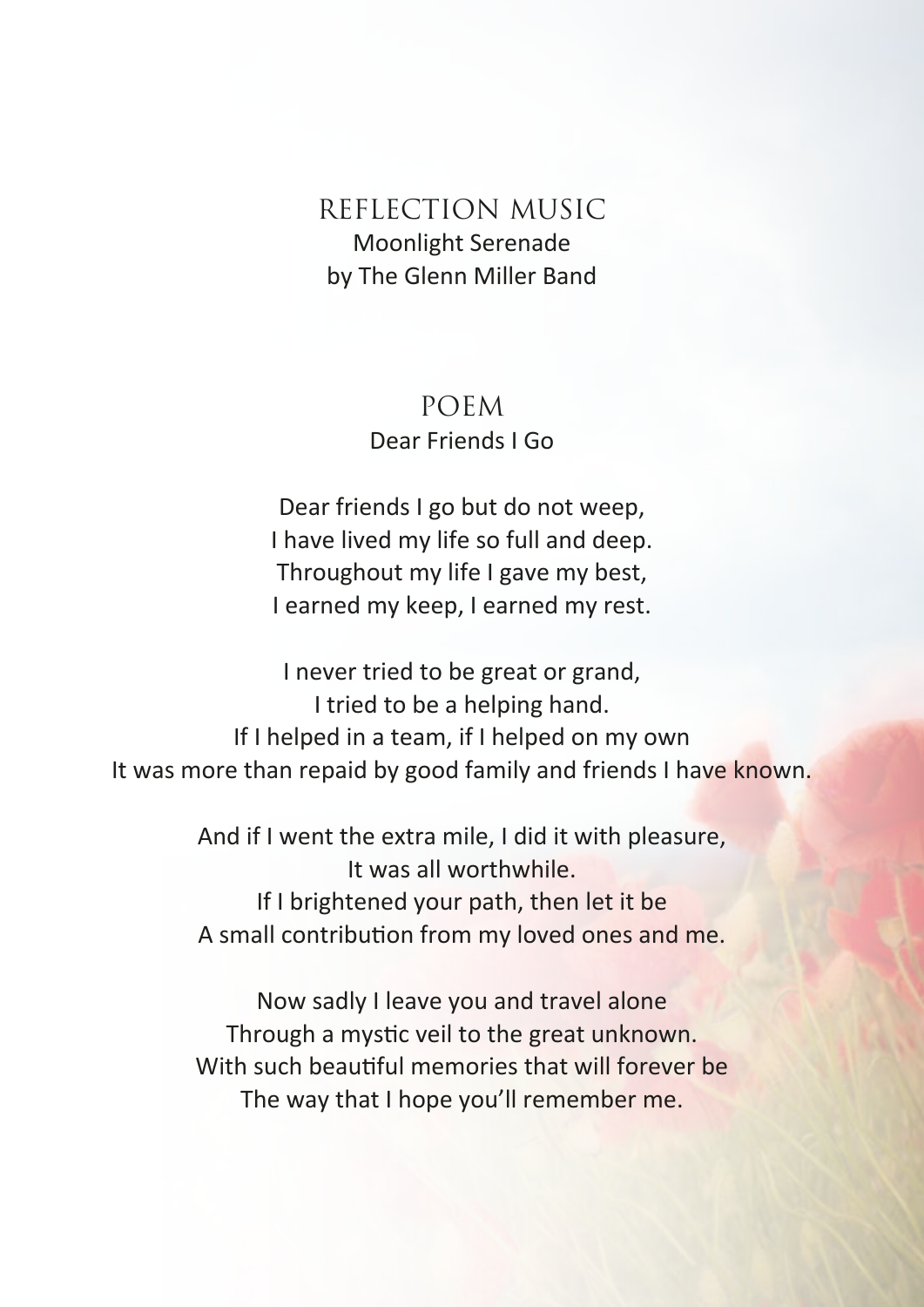#### THE LORD'S PRAYER Our Father, who art in heaven, hallowed be thy name; thy kingdom come; thy will be done; on earth as it is in heaven. Give us this day our daily bread. And forgive us our trespasses, as we forgive those who trespass against us. And lead us not into temptation; but deliver us from evil. For thine is the kingdom, the power and the glory, for ever and ever. Amen.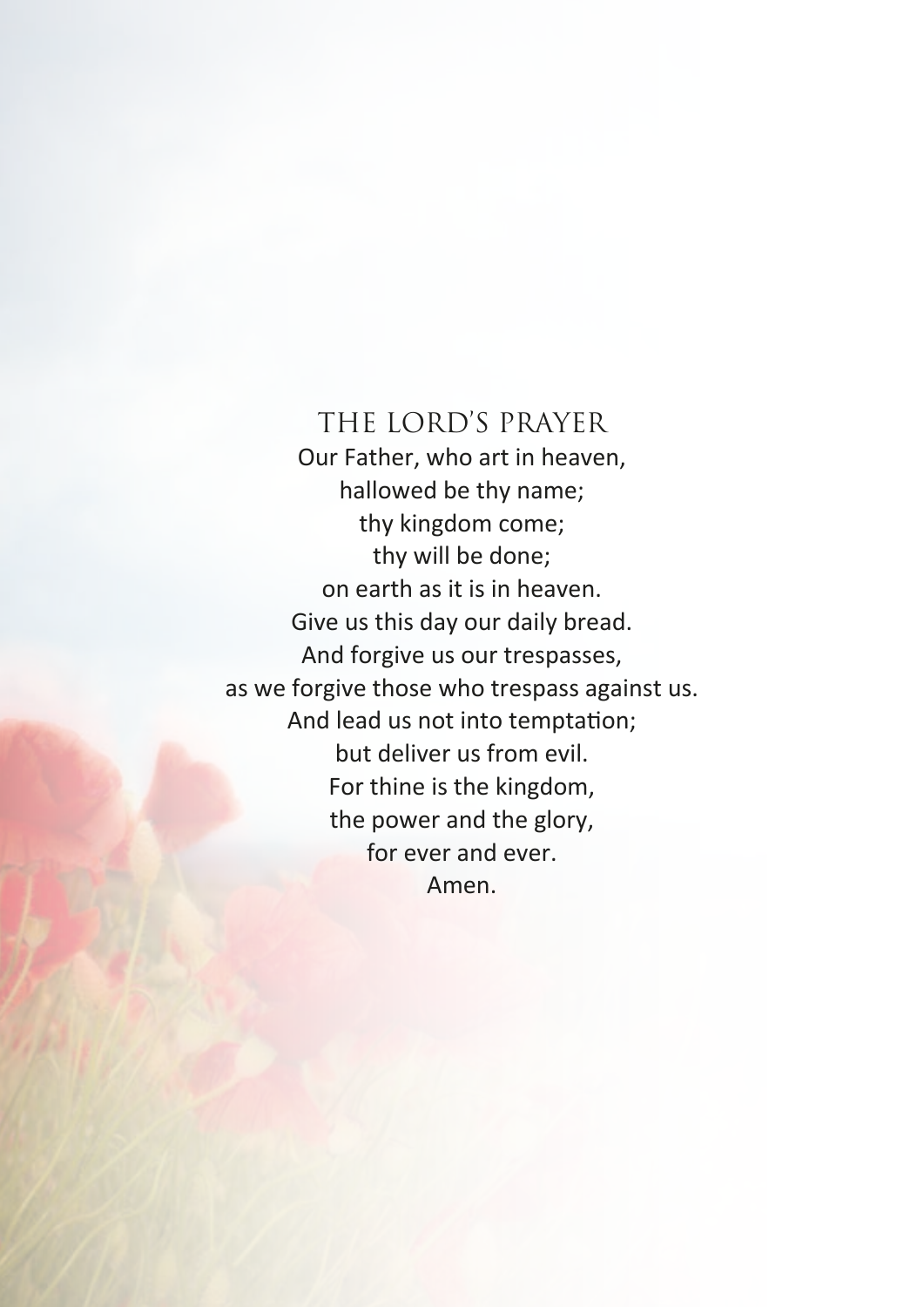COMMITTAL

## CLOSING WORDS

### EXIT MUSIC When You're In Love With A Beautiful Woman by Dr Hook